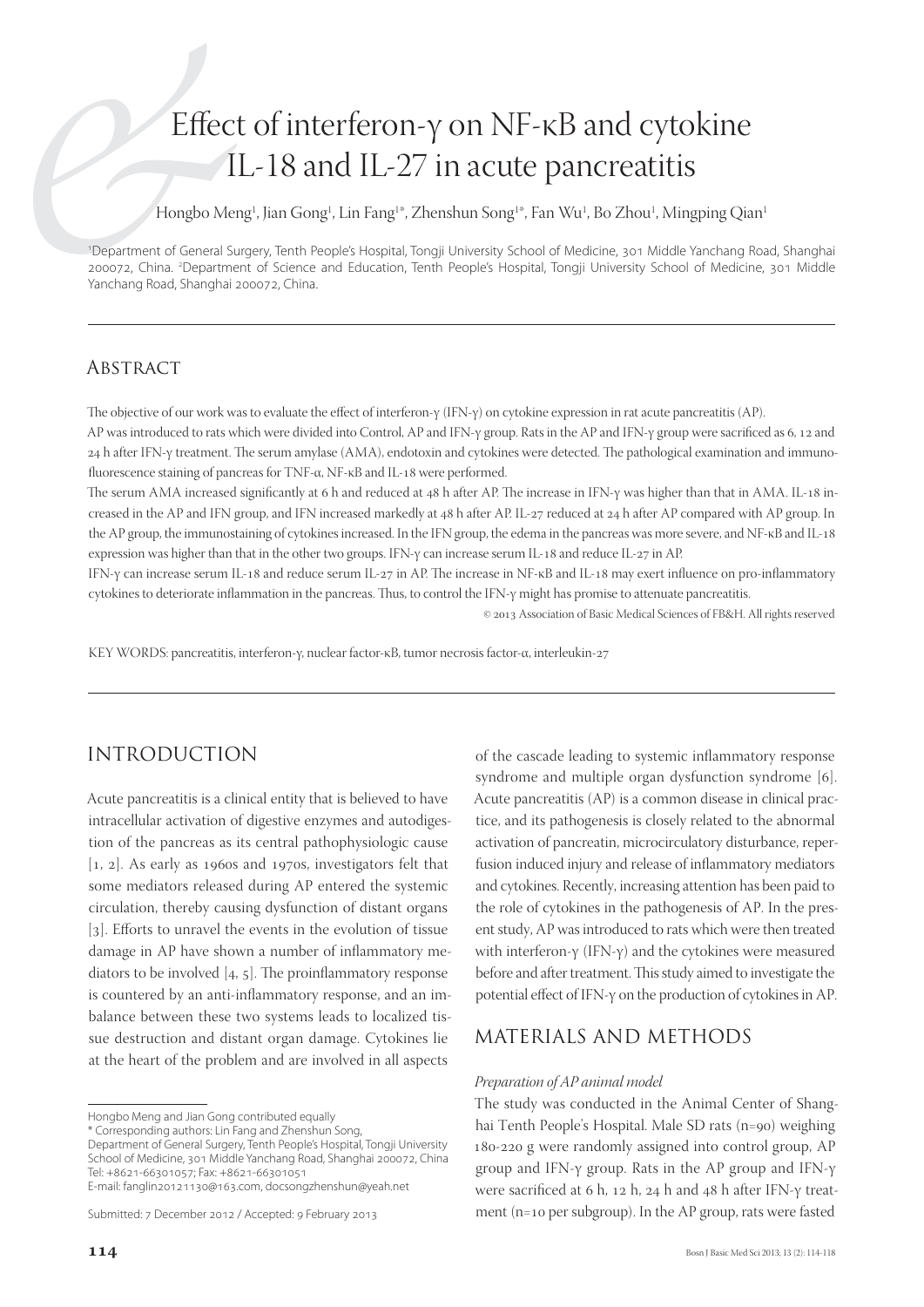for 24h. Following anesthesia with diethyl ether and routine sterilization, ligation of duodenum was done to induce AP during which a catheter was inserted in the intestine aiming to avoid intestinal obstruction [7]. In the IFN- $\gamma$  group, IFN- $\gamma$ was injected via the tail vein. In the control group, duodenum was not ligated. After surgery, animals were fasted but given ad libitum access to water. At different time points, animals were sacrificed and the heart, mesenteric lymph nodes, pancreas, iliac lymph nodes and ilium were collected for use.

#### *Detections*

Automatic biochemical analyzer, limulus synthetic matrix azo-dye method and ELISA (Wuhan Boster Biotech Co., Ltd) were employed to detect the serum amylase (AMA), endotoxin and cytokines (TNF- $\alpha$ , IL-18 and IL-), respectively. Under an aseptic condition, the mesenteric lymph nodes were collected and added to LB medium. One day later, these lymph nodes were seeded into culture plate for bacterial culture. The number of bacterial colonies was counted and the type of bacteria also determined.

#### *Pathological examination and immunofl uorescence staining*

The pancreas was collected and processed for pathological examination with HE staining. Immunofluorescence staining was done to detect the expression of cytokines in the pancreas. The paraffin embedded sections were deparaffinized and dehydrated. After antigen retrieval, sections were treated with 0.1% trypsin at  $37^{\circ}$ C for 40 min. Following treatment with  $5\%$ BSA for blocking, sections were incubated with primary antibody (1:50) at  $4^{\circ}C$  overnight and then with FITC conjugated secondary antibody. CD68 was used to label macrophages during which the secondary antibody was labeled with Rhodamine. Incubation was done at  $37^{\circ}$ C for 1 h. Mounting was performed with glycerophosphate and sections were observed under a fluorescence microscope. The expression of TNF-α, IL- and NF-κB was detected in these sections.

#### *Statistical analysis*

Data were expressed as mean ± standard deviation ( ). Statistical analysis was performed with SPSS version 12.0 for Windows and one way analysis of variance employed for comparisons. A value of  $p<sub>0.05</sub>$  was considered statistically significant.

## RESULTS

#### *Changes in serum AMA, endotoxin and IL-*

As shown in Table 1, the serum AMA increased at 6 h after AP and reduced at 48 h, and the increase in AMA was the most obvious in the IFN group. The endotoxin increased in different groups to different extents, and the increase was the most evident in the IFN group at  $48$  h after AP ( $p < 0.05$ ). The amount of bacteria increased in the AP group and IFN group, and was the highest in the IFN group ( $p<0.05$ ). TNF- $\alpha$  increased in the AP group, but remained unchanged in the IFN group. IL-18 increased in both AP group and IFN group, and was the highest in the IFN group at  $48$  h after AP ( $p < 0.05$ ). IL-27 increased in both AP group and IFN group, and reached a maximal level at  $24$  h after AP. At  $24$  h after AP, the IL- $27$ was lower in the IFN group than in the AP group  $(p \lt 0.05)$ .

#### *Pathological examination of pancreas*

As shown in Figure 1, the pancreatic cells were intact and swelling of interstitial space was absent (Figure 1-A). At 12 h after AP, the pancreatic cells were swelling, vascular congestion was noted, and swelling of interstitial space was present accompanied by infiltration of inflammatory cells (Figure 1-B) in the AP group. At 12 h after AP, the above pathological changes were also found but more severe (Figure 1-C).

### *Immunofluorescence staining of TNF-α, NF-κB and IL-18 in pancreas*

The expression of TNF- $\alpha$ , NF- $\kappa$ B and IL-18 was detected in the pancreas (Figure  $2$ ). As shown in the Figure  $2$ , the

|             | amylase<br>(Soxhlet unit)          | Endotoxin (EU)    | Migrated<br>colonies $(\sqrt{cm^2})$ | $TNF-\alpha$<br>(pg/ml)         | $IL-18$<br>(pg/ml)  | $IL-27$<br>(pg/ml)            |
|-------------|------------------------------------|-------------------|--------------------------------------|---------------------------------|---------------------|-------------------------------|
| Control     | 2528.8±630.4                       | $0.19 \pm 0.55$   | $0.07 \pm 0.14$                      | $20.87 \pm 2.01$                | $6.58 \pm 1.07$     | $30.79 \pm 5.65$              |
| AP(6h)      | 4922.7±1324.2*                     | $0.71 \pm 0.34$   | $3.33 \pm 2.30^*$                    | $34.88 \pm 7.05^*$              | $15.87 \pm 14.73$   | $46.13 \pm 5.25$ <sup>*</sup> |
| AP(12 h)    | 5336.9+1591.3*                     | $0.73 \pm 0.52$ * | $25.40+12.24*$                       | $35.84 \pm 14.57$               | $13.73 \pm 11.03$   | 68.46+48.82*                  |
| AP(24h)     | 4159.7+1489.9                      | $1.08 + 0.03*$    | $63.10\pm13.39*$                     | $34.71 \pm 6.98^*$              | $30.23 \pm 15.59^*$ | $46.39 \pm 10.76$ *           |
| AP(48h)     | $1710.2 + 453.1*$                  | $0.43 \pm 0.05^*$ | $50.03 \pm 14.35$ *                  | $23.18\pm 6.69$                 | $9.34 + 2.20^*$     | $50.92 + 13.45$ <sup>*</sup>  |
| IFN(6h)     | 6880.4+1715.6*                     | $0.68 \pm 0.24$   | 78.33+14.37**                        | $20.26 + 5.09#$                 | $14.72 + 10.75$     | $47.94 + 11.90$               |
| IFN(12h)    | $9603.3 \pm 3136.4^*$              | $1.21 + 1.40$     | $130.27+9.70^{\ast} \Delta$          | $22.35 \pm 3.72$                | $15.10 + 13.21$     | $50.90 + 12.18^{*}\Delta$     |
| IFN(24h)    | $10469.5 \pm 2099.6$ <sup>**</sup> | $1.16 \pm 0.97$   | $186.13 \pm 23.88$ **                | $20.79 + 3.23$ <sup>&amp;</sup> | $27.64 \pm 6.44^*$  | $47.34 \pm 8.27$ *            |
| IFN $(48h)$ | 2379.8+1708.0                      | $2.14 + 1.24$ **  | $156.83 + 21.13**$                   | $26.28 + 5.00*$                 | $44.01 + 22.35*$    | $54.43 + 5.02*$               |
| F           | 31.691                             | 5.291             | 218.276                              | 8.904                           | 8.944               | 2.715                         |

#### **TABLE 1.** Biochemical parameters in rats of different groups (n=10 per group)

Correlation coefficient between IL-27 and TNF-a: 0.499, p<0.01; Correlation coefficient between IL-27 and IL-18: 0.401, p<0.01; \* p<0.05 vs control group; # p<0.05 vs AP (6 h) group;  $\Delta$  p<0.05 vs AP (12 h) group; & p<0.05 vs AP (24 h) group;  $\star$  p<0.05 vs AP (48 h) group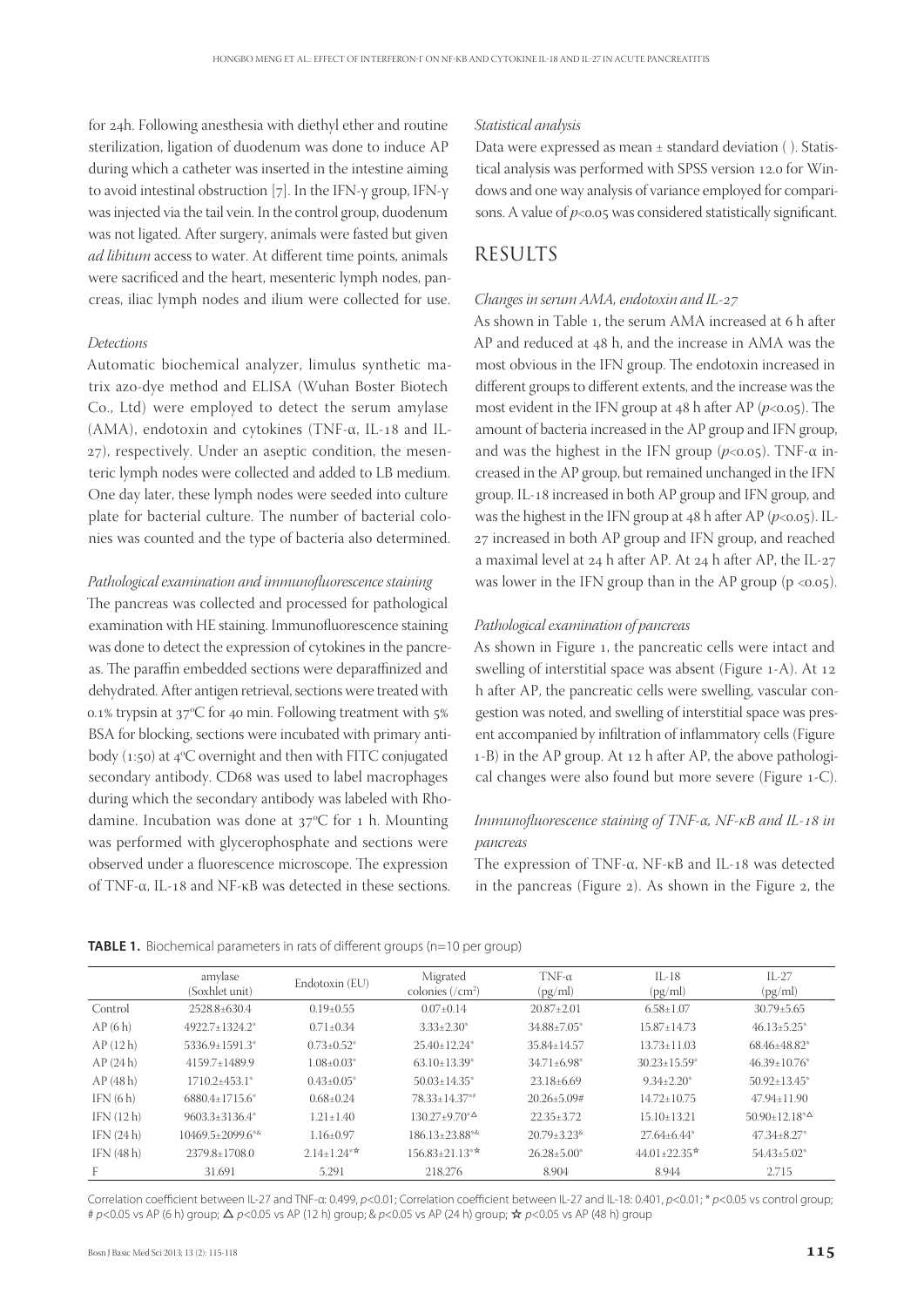

FIGURE 1. Pathological examination of pancreas (HE staining, x20). A: control group; B: AP group (12 h); C: IFN group (12 h).



FIGURE 2. Expression of TNF-α, NF-κB and IL-18 (immunofluorescence staining; TNF-α: ×20; NF-κB and IL-18: ×40). A, D, G: control group; B, E: AP group (12 h); H: AP group (48 h); C, F: IFN group (12 h); I: IFN group (48 h).

expression of TNF-α,  $NF$ -κ $B$  and IL-18 at a very low level in the control group. The expression of TNF-α and NFκB at 12 h after AP and IL-18 expression at 48 h after AP were markedly increased in the AP group. The TNF-α expression in the IFN group at  $12$  h was higher than that in the control group but lower than that in the AP at corresponding time point. The NF-κB expression in the IFN group at 12 h increased significantly. The IL-18 in the IFN group at 48 h was dramatically increased when compared with control group and AP group at 48 after AP.

## DISCUSSION

The pathogenesis of AP is complex. Studies have shown that some cytokines play important roles in the pathogenesis of AP. As an initiator in the occurrence of AP, TNF-α is one of important cytokines affecting AP and plays a proinflammatory role in AP at early stage. TNF is the primary member of the inflammatory cytokine family, primary inducers of IL-6 and IL-8 production, and known to initiate and propagate nearly all of the detrimental consequences of severe sepsis [8] nearly all experimental models of pan-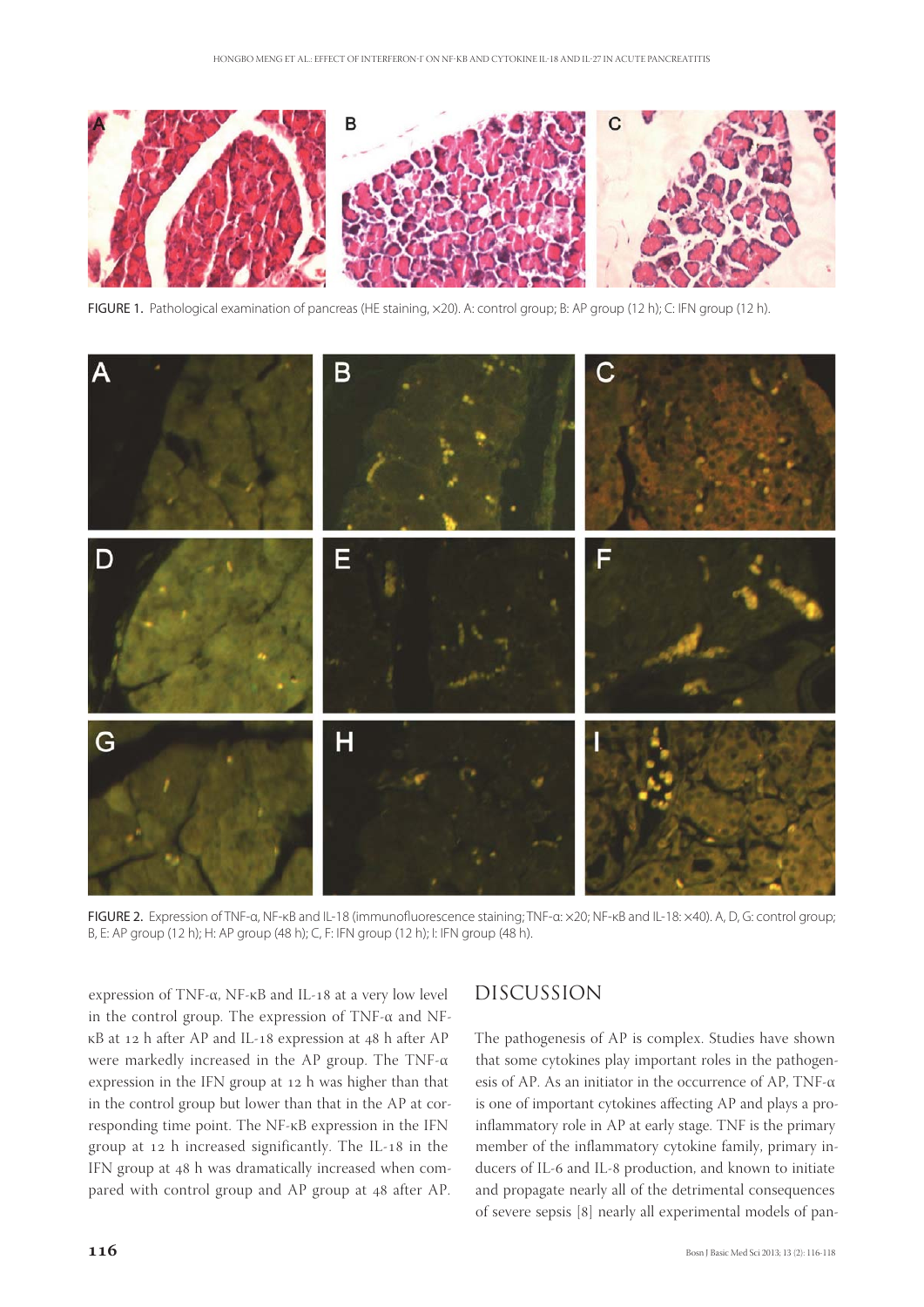creatitis have implicated TNF as a major pathologic cytokine associated with local and systemic tissue destruction. TNF production was closely associated with induction of other genes within their same gene-family  $[g]$ . Likewise, as TNF is produced during AP, so too are its receptors  $[10]$ . IL-18 is a cytokine that belongs to the IL-1 superfamily  $[11]$ . IL-18 levels reflect the severity of acute pancreatitis and display a significant negative correlation with the concentrations of antioxidative damage factors, serum selenium and glutathione peroxidases  $(GPx)$ . IL-18 is one of the key mediators of inflammation in the pathogenesis of acute pancreatitis  $[12]$ . Elevation of serum IL-18 levels may mediate acute pancreatitis associated liver injury  $[13, 14]$ . IL-18 may serve as an additional marker to monitor the severity of inflammation during pancreatitis since its tissue production is delayed and appears after that of more commonly investigated cytokines  $[15]$ . IL-18 appears to protect the pancreas during early induced-induced AP in mice, probably through induction of NO release from an iNOS source. IL-18 may be a target for new AP therapeutics[16]. IL-18 is mainly produced by monocytes / macrophages and intestinal epithelial cells and endothelial cells also have the ability to secret it. Generally, IL-8 binds to its receptor exerting biological effect. In vitro studies reveal that IL-18 can promote the proliferation of T cells and increase the activity of T cells and NK cells; may elevate the production of some cytokines including TNF-α, IFN-γ, IL-1 and IL-8 but reduce the IL-10 production. In AP patients, the IL-18 increases significantly and is closely related to the severity of AP. NF-κB is a multifunctional transcriptional factor. Under physiological conditions, NF-κB binds to IκB leading to the inactivation of NF-κB. Once activated, NF-κB separates from IκB and enter the nucleus initiating the transcription of target genes. There is evidence showing that the NF-κB is significantly activated in AP patients and closely associated with the severity of AP. TNF-α is an activator of NF-κB. After binding to receptors on cells, TNF-α may phosphorylate IκB leading to the degradation of IκB which results in activation of NF-κB. The activated NF-κB may further increase the synthesis and release of TNF-α. In this manner, a large amount of cytokines is released, which further complicates the AP. Interleukin-27 (IL-27) is a heterodimeric cytokine belonging to the IL-12 family and composed of EBI3 and p28 protein  $[17]$ . IL-27 and its receptor WSX-1 have originally been reported as critical factors for initial commitment of Th1 differentiation and The Th1-promoting effect of IL-27 has been reported both in *in vivo* and *in vitro* experiments  $[18, 19]$ . Yoshimura et al found that IL-27 via IL-27R complex (WSX-1 plus  $gp130$ ) had a suppressive function on cytokine production by fully activated CD<sup>4+</sup> T cells and significant contribution of STAT3 to the IL-27-mediated

cytokine suppression in fully activated  $CD^{4+}$  T cells [20]. Thus, IL-27/WSX-1 have two-sided roles; one is for Th1 differentiation and the other for cytokine suppression  $[21]$ . Our results showed IL-27 increased in AP. The changes in IL-27 might exert effect on AP. Lucas et al. [22] reported that IL-27 could stimulate the generation of IFN- $\gamma$  by NK cells, promote the proliferation of  $CD^{4+}$  T and coordinate the IL-12 induced differentiation of naïve  $CD^{4+}$  T cells into Th1 cells. IL-27 can up-regulate the ICAM-1 expression in naïve CD<sup>4+</sup> T cells, and the interaction between ICAM-1 and LFA-1 may promote the differentiation of naïve  $CD^{4+}$ T cells into Th1 cells  $[23]$ . In addition, studies also revealed that IL-27 may exert immunosuppressive effect to regulate the immune system, avoid the over-expression of inflammatory cytokines and inhibit the autoimmune response [ $24$ ]. In experiments on mice, IL- $27$  was found to attenuate the collagen induced arthritis and to inhibit the delayed hypersensitivity. Moreover, Il-27 could reduce the production of pro-inflammatory cytokines including IFN-γ  $[25]$ . IFN-γ is mainly produced by T lymphocytes, B lymphocytes, NK cells and monocytes/macrophages, and also known as an immune interferon and plays an important role in the regulation of immune response. In addition, IFN-γ can also promote the proliferation of Th<sub>1</sub> cells and strengthen the immune response via Th1 cells. IFN-γ can also inhibit the activity of Th2 cells and further suppress the humoral immunity. Thus, IFN- $\gamma$  is a key factor in the immune response of humans and possesses multiple bioeffects. IFN-γ can regulate the expression of CD80/86, two costimulatory molecules of MHC-I and MHC-II, promote the production of inducible nitric oxide synthesase (iNOS) and activate the oxygen dependent and independent bactericidal system of macrophages leading to the macrophage activation. IFN-γ is a potent activator of macrophages, has the ability to activate macrophages and NK cells and regulate the functions of dendritic cells, T cells and B cells and involves in innate immunity and acquired immunity. IFN-γ can exert synergistic effect with LPS to induce the production of pro-inflammatory cytokines including IL-6, TNF- $\alpha$ and IL-12  $[26]$ . In normal intestinal epithelial cells, the TLR4 expression is at a low level, and LPS fails to induce the NF-κB activation. After incubation with IFN-γ, the TLR4 expression in the intestinal epithelial cells increases markedly, and subsequent stimulation with LPS may induce the potent activation of NF-κB. This suggests that IFN-γ can up-regulate the TLR4 expression in intestinal epithelial cells, facilitate the response of these cells to LPS and indirectly affects NF- $\kappa$ B [27].

#### CONCLUSIONS

Taken together, our findings indicate that IFN- $\gamma$  treatment may induce the changes in some cytokines in AP which